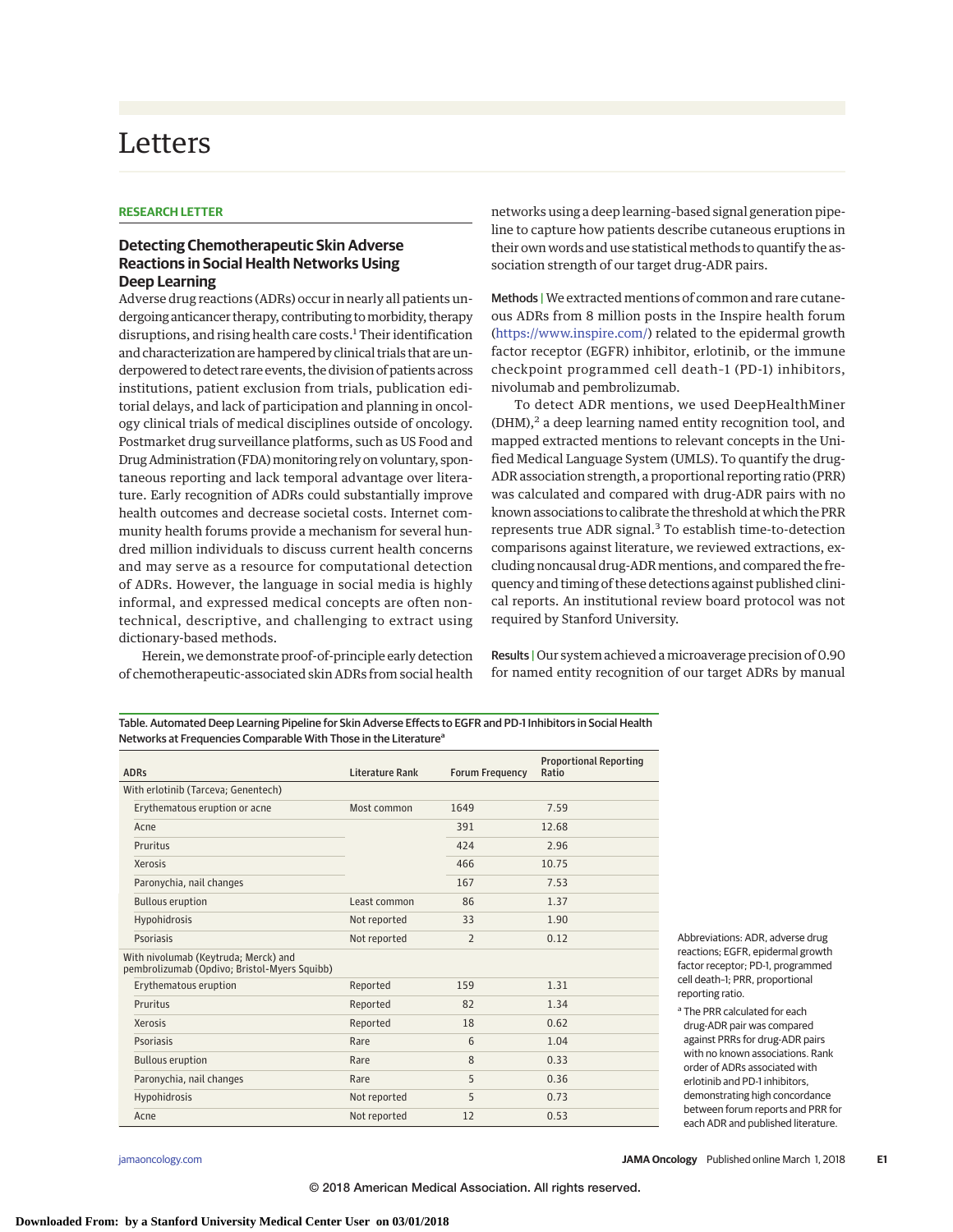

Figure. Cutaneous Adverse Drug Reactions (ADRs) Identified by DeepHealthMiner in Inspire Forums Preceding Initial Published Clinical Reports

Plots show cumulative post count (y-axis) at each date (x-axis) for time-to-detection analysis. A and B, Papulopustular (acneiform) eruption and nail and finger changes were first described in association with erlotinib (Tarceva; Genentech) in case reports published in September 2005 and September 2006, respectively. $4.5$  Inspire posts for these reactions appeared 5 and 3 months in advance of publication, respectively. Collectively, for these epidermal growth factor inhibitor (EGFRi)–associated reactions and for autoimmune blistering reactions and psoriasis flares on programmed cell

death–1 inhibitor treatment, Inspire forum posts describing these ADRs preceded initial case reports by an average of 7 months (range, 3-9 months). C, Twenty-three distinct users described hypohidrosis in a causal relationship with erlotinib as early as 2006, with a significantly enriched proportional reporting ratio (1.90), implicating hypohidrosis as a novel, missed, rare ADR. The line at January 2017 indicates the initial clinical documentation. The vertical line at 2016 shows the last analyzed Inspire content.

validation. We report the PRR for each target drug-ADR pair and the distribution of the PRR values for 81 drug-ADR pairs with negative associations (median, 0.12; mean, 0.2; maximum, 1.4), which served as experimental negative controls. The PRR for more than 95% of negative drug-ADR pairs is less than 0.82; thus, a drug-ADR pair with PRR greater than 1 is likely to be a true-positive.

To temporally benchmark Inspire content against publications and clinical presentations, we compared causal drug-ADR mentions of erythematous eruption and nail changes with erlotinib, and psoriasis flares and blistering reactions with immune checkpoint inhibitors in the Inspire database with firstpublished clinical reports. Known ADRs were reported at frequencies comparable with those of published reports but with significantly enriched PRR scores (Table) and an average lead time of 7 months in advance of literature reporting<sup>4,5</sup> (range, 3-9months) (Figure, A and B). In addition, we detected 23 novel cases of hypohidrosis in patients receiving erlotinib (Figure, C) with an enriched PRR score of 1.90, which may represent a rare, missed ADR that has been present in online discussion for more than 11 years. EGFR is expressed in sweat glands and is involved in the hypohidrotic ectodermal dysplasia phenotype,<sup>6</sup> suggesting a mechanism by which EGFR inhibition can produce hypohidrosis.